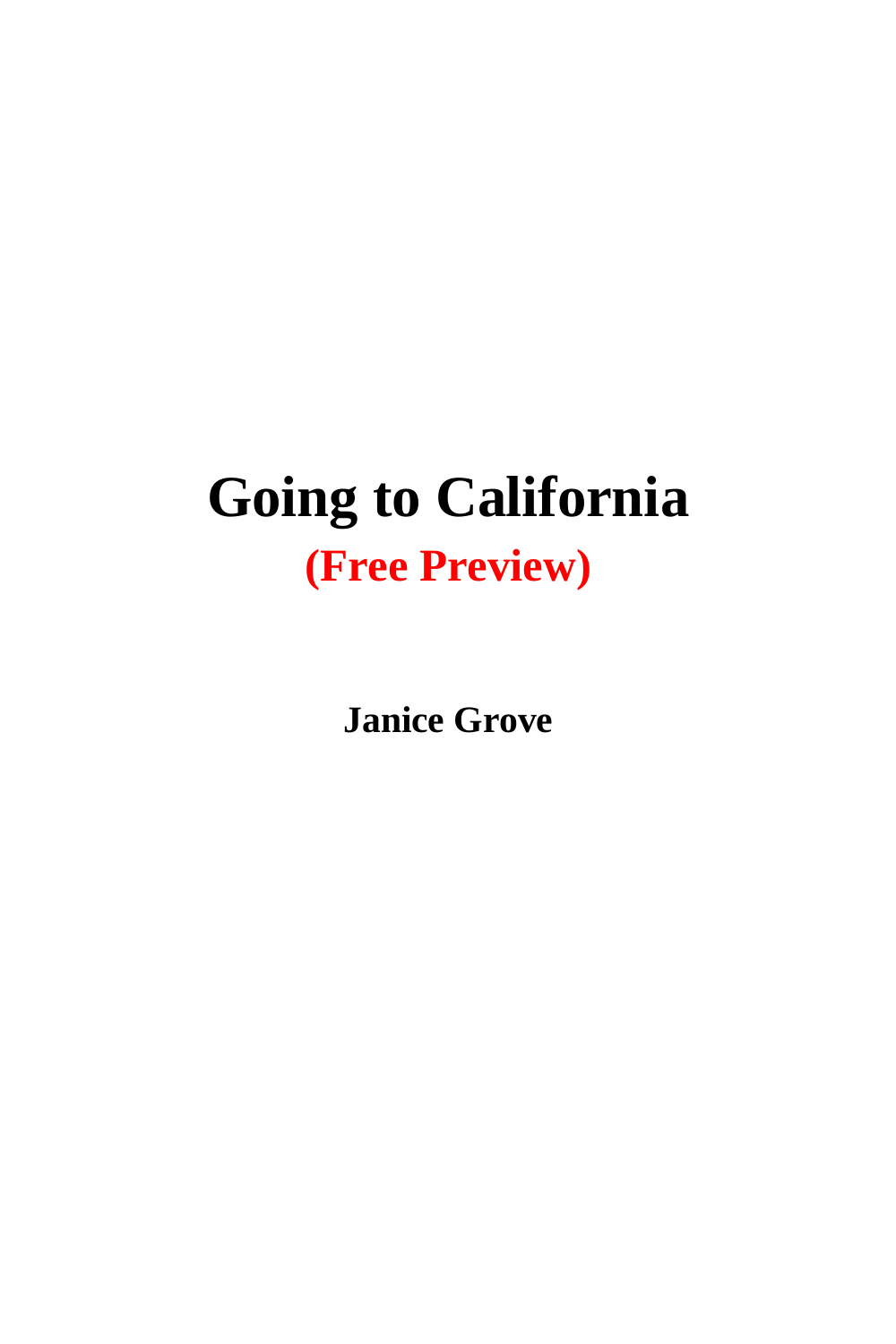This is a work of fiction. All names, characters, places, and events are the work of the author's imagination. Any resemblance to real person, places, or events is coincidental.

Going to California

Copyright © 2010 Janice Grove

1<sup>st</sup> Printing 2010 2<sup>nd</sup> Printing 2014

Publisher: Imzadi Publishing LLC www.ImzadiPublishing.com

All rights reserved. No part of this book may be reproduced or transmitted in any form or by any means, electronic or mechanical, including photocopying, recording, without permission in writing from the author.

Scanning, uploading, and distribution of this book via the Internet or by any other means without permission are illegal and punishable by law.

Cover Art: Anita Dugan-Moore

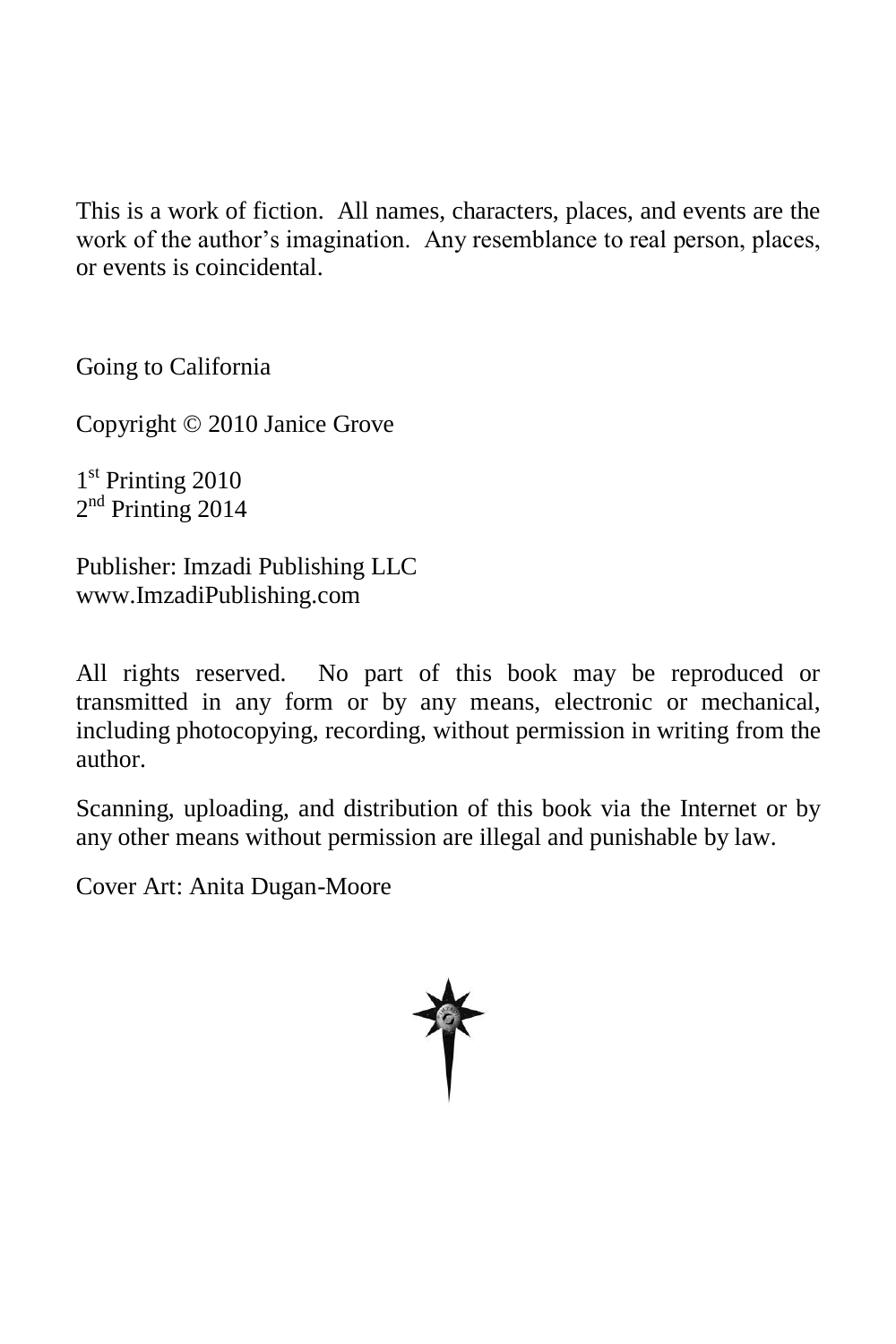## **Chapter 1**

The *clickety clack* of the train moving quickly on the tracks lulled David into a semi-aware state. The only thing that was able to penetrate the fog in his mind was the slightest tremor that his little brother's body experienced. "I wish I had thought to grab a coat," he vaguely thought while he pulled Mickey closer to him hoping to share body heat. It had been full summer in Kansas, but the temperature had dropped the darker it became and the further away from home they went.

David slowly opened his eyes and once again looked out the open door of the box car. Not able to see any vehicles following close behind, he allowed himself to relax once again, and tried to come up with the next part of the plan.

"I miss Mommy and Daddy, David," a little voice barely squeaked out beside him.

"I know Mickey, me too. But this is what Mom wanted. Remember, she told us to run and not look back until they found us, so that's what we're going to  $do - alright?"$  David said while trying to see his brother's face.

Mickey looked trustingly up to his big brother with wide eyes, "I can stay here, David. Then you can go home."

"What! No way kiddo, we're in this together and I'm here with you. Now quit trying to steal *my* job, OK?" David told him, trying to make the other boy smile with no luck.

"But David, then you can go home and be happy. I want you to be happy," Mickey cried out while trying his best to wipe the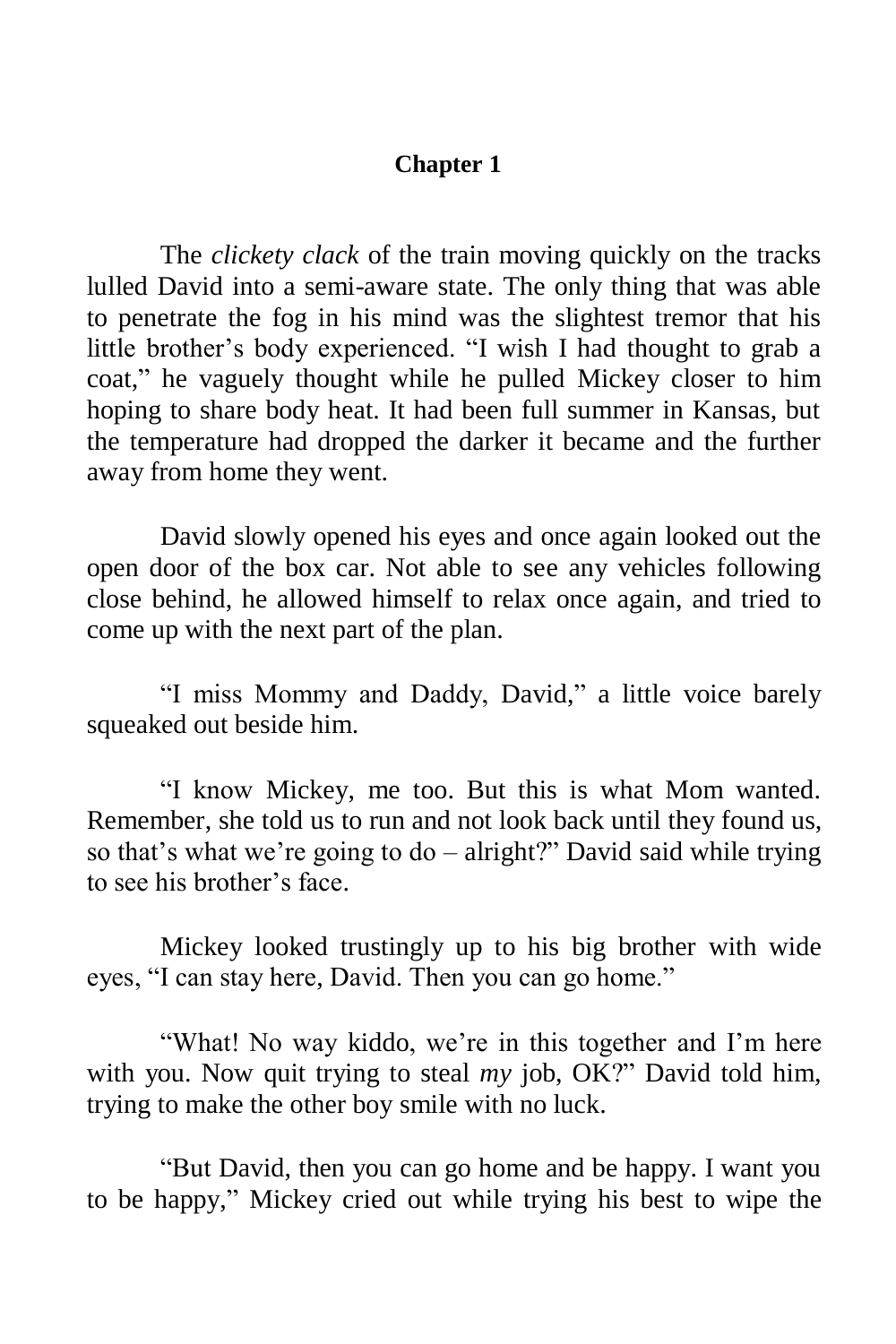tears off his face with his shirt sleeve.

David pulled Mickey into a tight hug, "I *am* happy Mickey; you make all of us happy. When we get home again, Mom and Dad are going to be thrilled to have us both back. They're going to give you the biggest hugs, Mom's going to make your favorite pancakes, and then we're all going to get back to normal and start having fun, OK?"

Micah didn't answer, just kept his thoughts to himself and wished it wasn't so, "They're better off without me."

Nick looked over at Cole and was trying to rein in his temper, he really was, but *damn it*, his boys were in trouble, and all they could do was chase after the people who were chasing after them. "When did things get so screwed up?" he asked himself, trying to remember the last details he had of David and Mickey stored in his mind and only getting the oddest thoughts floating around.

"He was supposed to get a new cast this week; the swelling was finally going down," he said quietly while switching his gaze out the window.

Cole's jaw clenched with more determination. "Damn," he thought angrily, "the kid finally gets a family that gives a rat's ass and now he's running for his life. Why can't he catch a break?"

"We'll get him back Nick, don't worry – we'll get them both back," Rick stated with so much conviction that it was hard for Nick to doubt the man. He was about to give a reply when Cole slammed on the brakes, bringing the Honda to a very noisy stop.

"What the hell?" Cole yelled, trying to figure out why there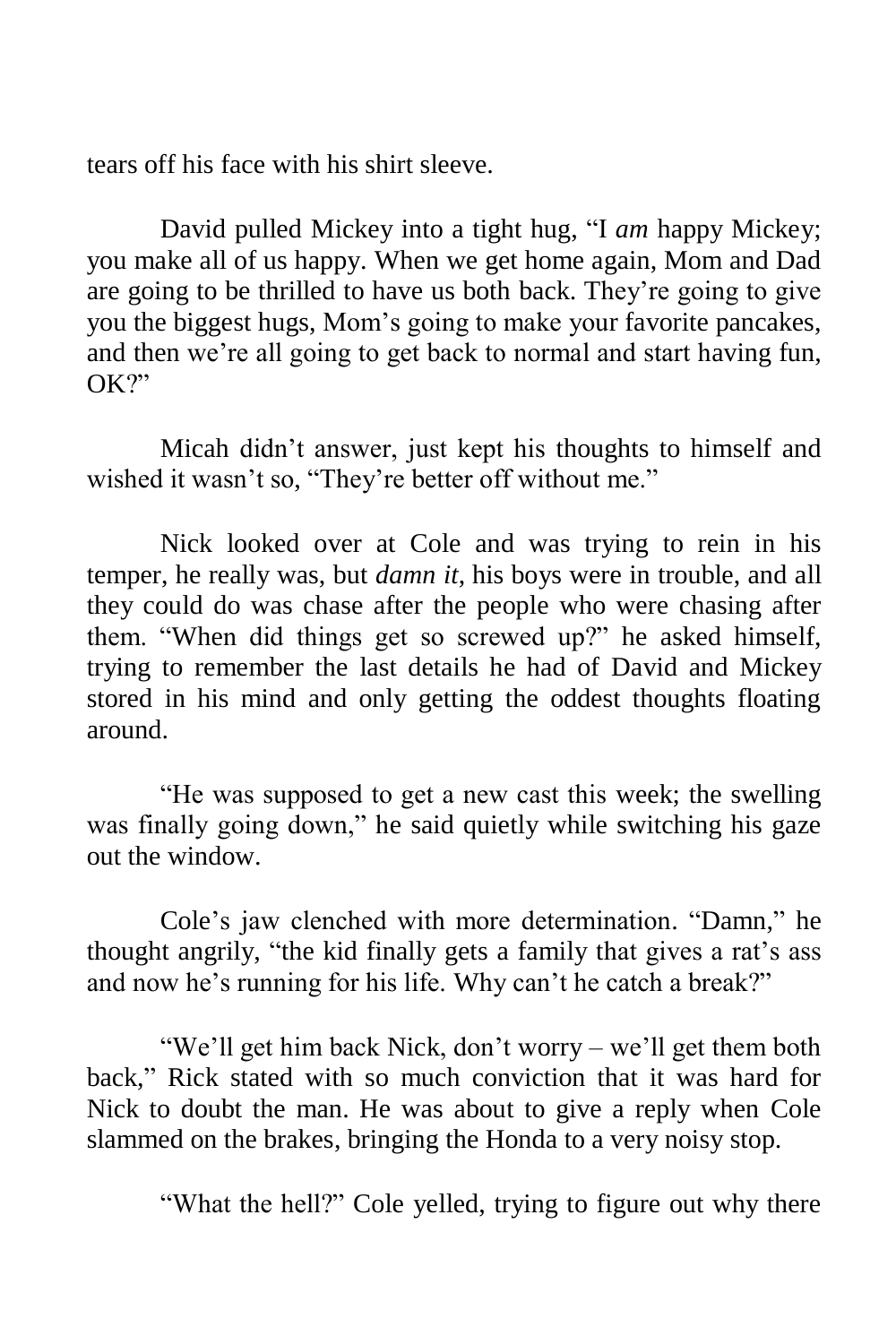were so many cars stopped in the middle of the road.

Getting out of the car Tony motioned for everyone to stay put while he found out what was going on. It wasn't very long before he came back and relayed the news about the accident closing the highway for awhile.

"Great, now I'm stuck here while David and Mickey are getting further away!" Nick bellowed before he got out of the car and slammed the door.

Any response was cut short by the sound of the mobile phone ringing. Looking expectantly at it, the other occupants in the car waited while Nick practically dove for it through the open window.

"Hello! Yeah Angela… wait, what?... WHAT! Are they insane? How could they…. yeah Sweetheart, I know. Ok… yeah, I'll let them know. Angela, I promise you, I will find them, I will keep them safe, and I *will* bring them home. Everything else can wait... I love you too, I'll see you soon." Hanging up the handset, Nick righted himself back in his seat and took a deep steadying breath.

"That was Angela; she said that after we find the boys we can't bring them home. Gerald McMillan's dead and the State Police think Mickey had something to do with it or knows who did… someone saw him leave McMillan's office at the development site around the time of death," Nick was beyond upset, he didn't know how to fix this and the Marine in him was chaffing at that little bit of knowledge. Now all he can do was keep his focus on finding his boys and pray that he got to them before those hired guns did.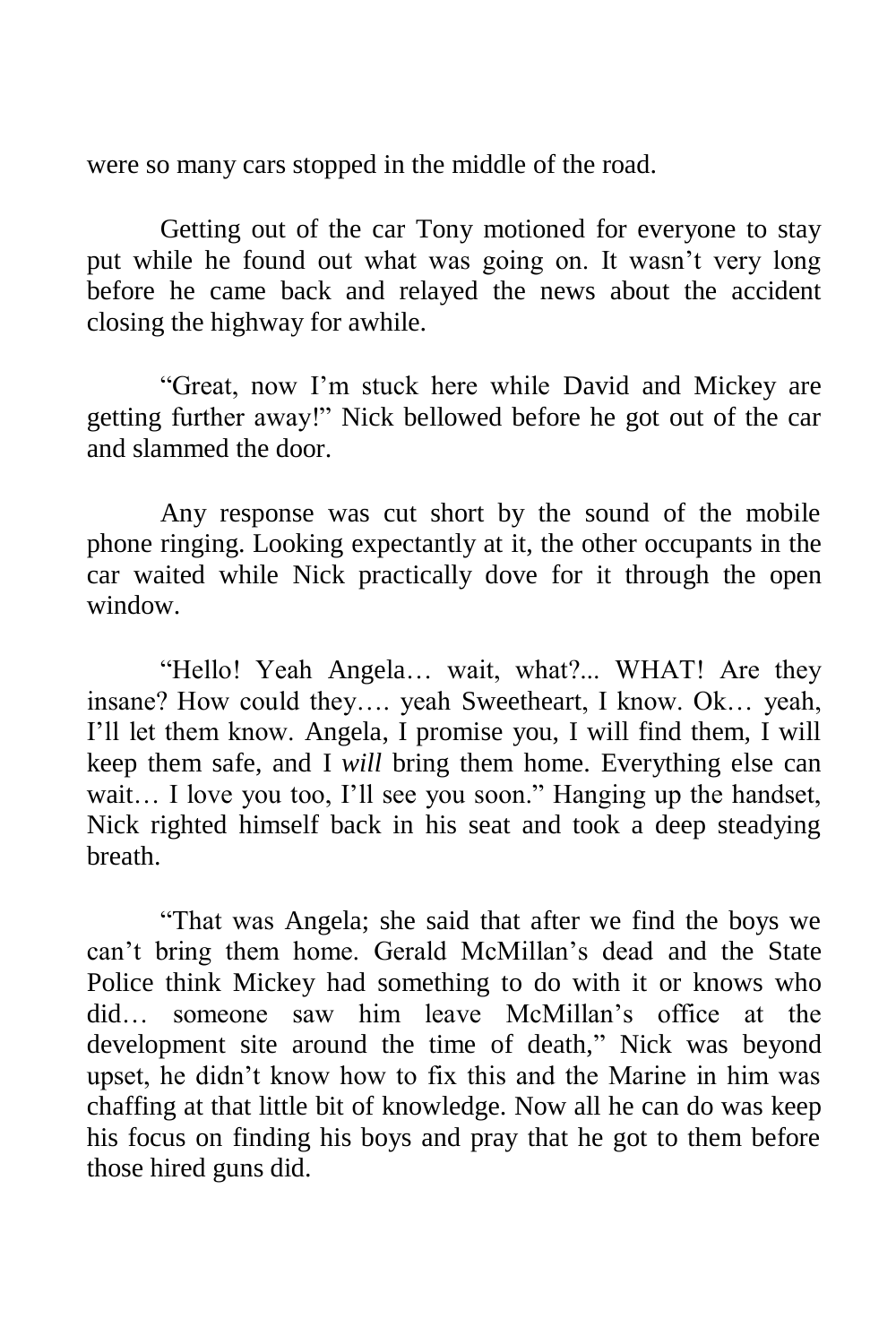Angela felt disgusted with herself. After having that horrible in depth conversation with the State Police about McMillan's murder and what possible involvement Mickey could have had in it, she found herself too tired to move more than two feet away from the couch. Now she had done the hardest thing that she ever had to do, tell her husband not to bring their boys home – if that didn't make her the worst mother in the world, then she didn't know what else would.

"You did what you had to do, Angela. Under the circumstances, it's the smartest move," Jack said as he walked around from behind the couch.

"Jack, you don't understand. Mickey still thinks that he doesn't deserve a family who loves him. What is he going to think when Nick tells him that he and David can't come home?" she asked, trying to get her friend to understand.

"Angela, I do understand. I understand that Micah is going to be upset, and he'll probably blame himself for a lot of things that could never be his fault, but you have to remember that he isn't alone. David's with him, and there is no way that he's going to let Micah go through anything like this by himself," Jack said after sitting on the couch next to her.

Smiling a little, Angela started to relax and had started mulling over what the officer told her about the suspicions about her son when she bolted straight up and looked at Jack. "Oh no!"

David and Mickey noticed when the train had started to slow down and quickly made their way to the opening to look at their surroundings. David noticed a sign that said, *Welcome to Denver* and couldn't help but sigh in relief. They had made it into Colorado without anyone catching them, now he hoped that would give them